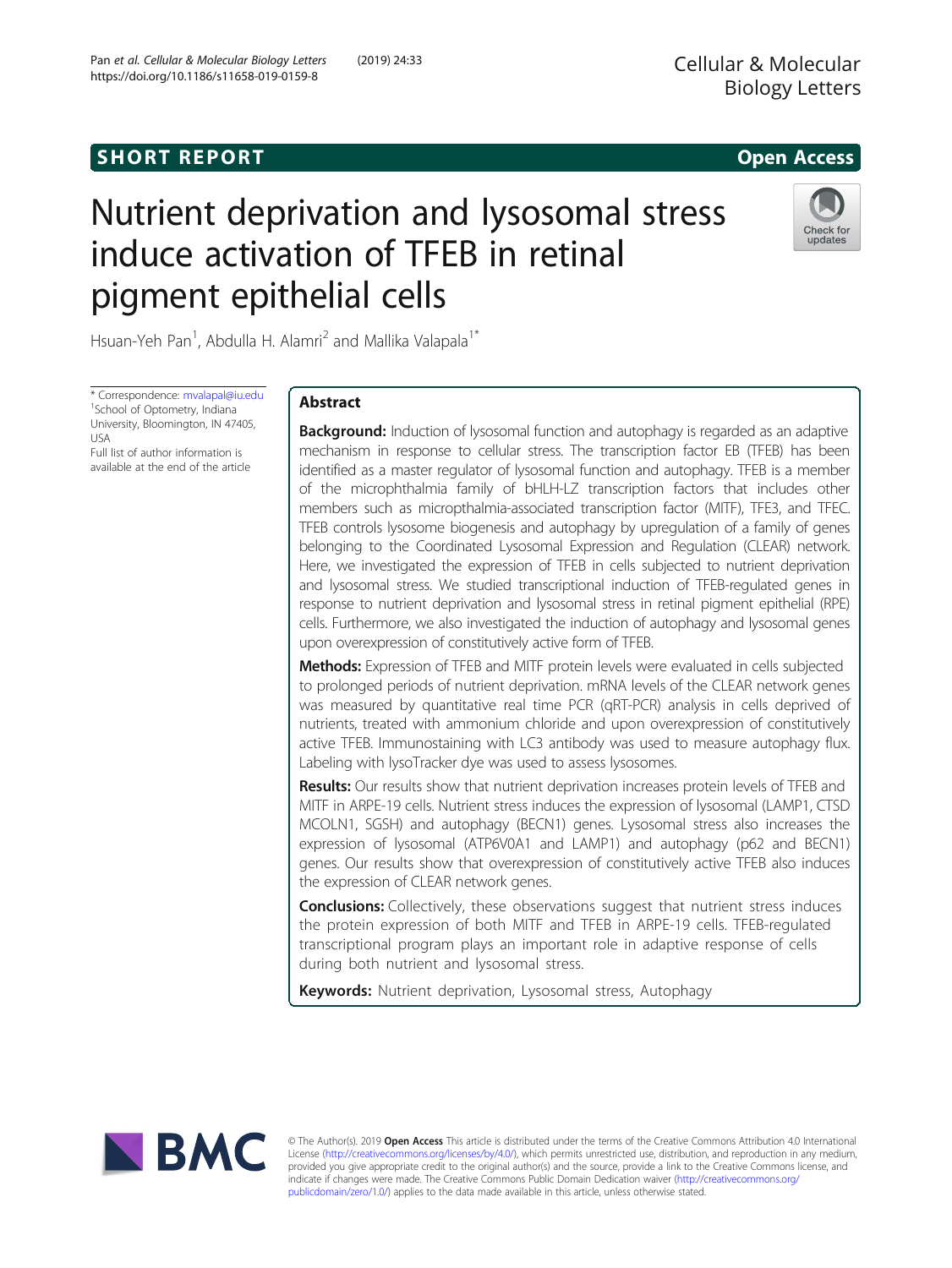### Introduction

The retinal pigment epithelium (RPE) serves many physiological roles responsible for the maintenance of homeostasis in the retina [\[1](#page-8-0)]. One of the functions of the RPE is phagocytosis and degradation of the shed photoreceptor outer segments, which is important for photoreceptor renewal and maintenance. RPE cells are post- mitotic and the amount of material processed by these cells in their lifetime is higher than any other cell type in the body [[2](#page-8-0)]. Phagocytosis is a complex process mediated by several steps, including recognition of the photoreceptor outer segments (POS), binding, internalization, formation of a phagosome and finally degradation [\[3](#page-8-0)]. Phagosomes containing internalized photoreceptor outer segments fuse with acidic lysosomes in the RPE for subsequent degradation [[4\]](#page-8-0). Because of the post mitotic nature of the RPE cells, impaired degradation and clearance of the phagocytosed outer segments results in the buildup of undigested or partially digested cellular material in the RPE. Lysosomes, which are the terminal organelles involved in processing of the phagosomes decline in function with age [[5](#page-8-0)]. Accumulation of lipofuscin also inhibits degradation of phagosomes and thereby contributing to accumulation of cellular material in the RPE [[6\]](#page-8-0). In addition to phagocytosis, autophagy, a process involved in the processing of the cellular components is also active in the RPE. The process of autophagy begins with the sequestration of cellular components like senescent organelles and damaged proteins into a double membrane organelle called the autophagosome [[7](#page-8-0)]. In a manner that is similar to the phagosome, autophagosomes fuse with the lysosomes for degradation [\[8](#page-8-0), [9\]](#page-8-0). Since both phagocytosis and autophagy processes require lysosomes for their completion, impaired lysosomal function can significantly affect these processes and cause accumulation of cellular material in the RPE [\[10,](#page-8-0) [11](#page-8-0)]. Hence, strategies that can induce the degradative ability of the lysosomes can have a positive effect on enhancing cellular clearance in the RPE.

A wide variety of genes are involved in lysosomal biogenesis, transport and maturation and are important for the maintenance of lysosomal function [\[12](#page-8-0)]. The Coordinated Lysosomal Expression and Regulation (CLEAR) network comprises several genes associated with lysosomal biogenesis, lysosomal acidification and autophagy pathway [[13\]](#page-8-0). Under basal conditions of adequate nutrient availability, transcription factor EB (TFEB) is predominantly cytosolic and maintained in an 'off' state. During cellular stress, TFEB is released from its cytosolic sequestration and translocates to the nucleus to facilitate the expression of genes in the CLEAR network [\[13\]](#page-8-0). TFEB is also known to positively regulate its expression under conditions of nutrient deprivation [\[14\]](#page-8-0).

Previous studies have suggested that TFEB is negatively regulated by the mechanistic target of Rapamycin complex 1 (mTORC1) by phosphorylation and cytosolic retention [[15,](#page-8-0) [16\]](#page-8-0). It is previously known that phosphorylation of TFEB at two residues, S142 and S211, influences its nuclear localization and activity [\[15,](#page-8-0) [16\]](#page-8-0). Under conditions of adequate nutrient supply, dephosphorylation of TFEB promotes its nuclear translocation and activation of CLEAR network genes. TFEB is also known to be dephosphorylated by a phosphatase calcineurin, which in turn is regulated by cellular levels of  $Ca^{2+}$ [[17\]](#page-8-0). Previous studies have suggested that a TFEB-regulated transcriptional program induces flux through lysosomal degradative pathways and prevents substrate accumulation in several neurodegenerative diseases [\[18](#page-8-0), [19](#page-8-0)]. Induction of the TFEB-regulated transcriptional program is an adaptive mechanism in response to a variety of cellular stressors [[20\]](#page-8-0). In addition to TFEB, nuclear translocation of other members of the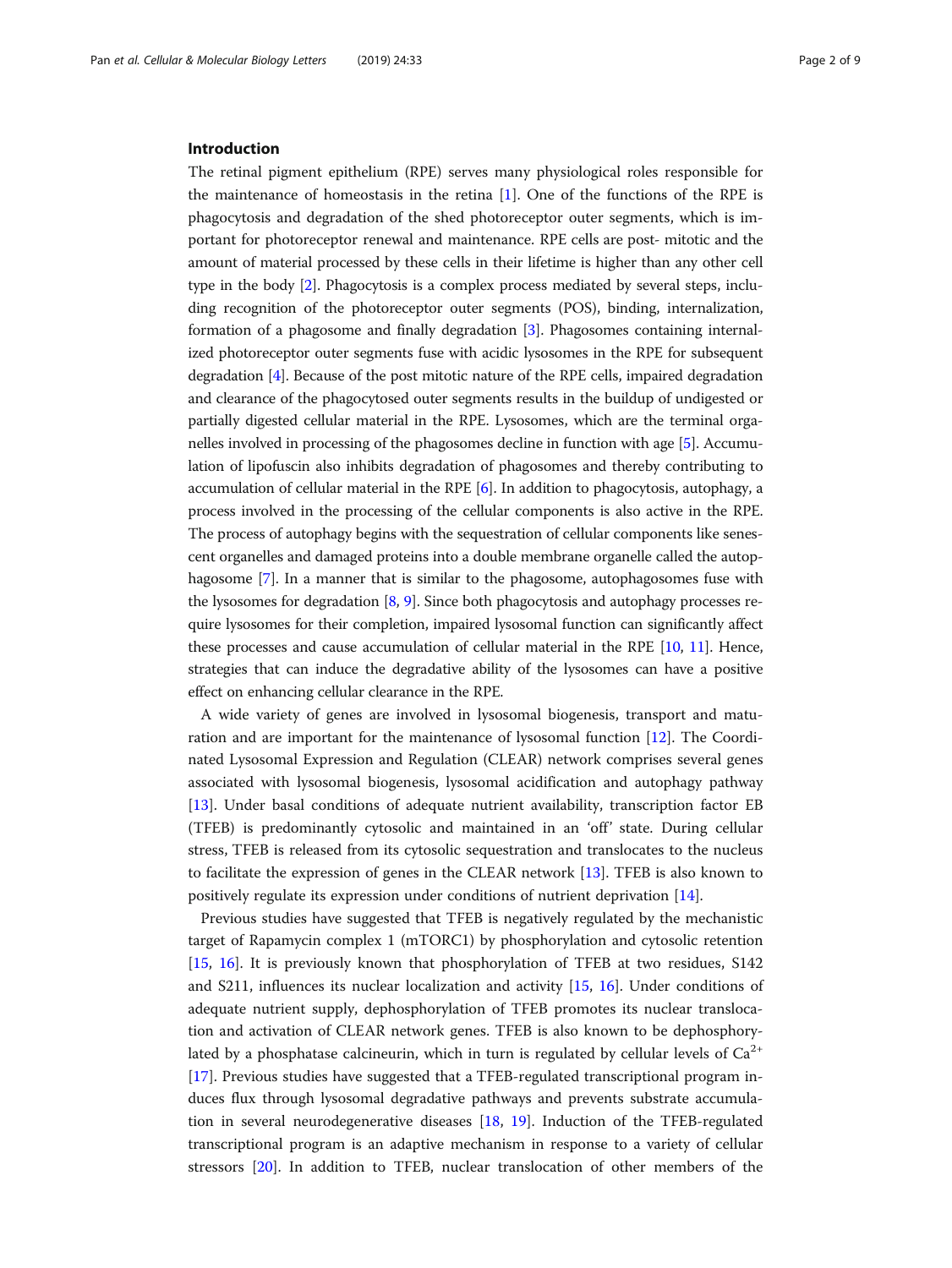microphthalmia family of bHLH-LZ transcription factors (MiT/TFE), MITF and TFE3 are known to constitutively activate autophagy and lysosomal pathway in several cancer cells [[21\]](#page-8-0). In this study, we investigated the effect of cellular stressors on the induction of TFEB and CLEAR network genes in retinal pigment epithelial cells. Our results show that genes associated with maintenance of lysosomal function and autophagy are induced as an adaptive mechanism in the RPE in response to cellular stressors like nutrient deprivation and lysosomal stress.

### Methods

### Antibodies

The following antibodies were used in this study. TFEB (A303-673A-T, Bethyl Laboratories), MITF (ab140606, abcam), LC3 (PM036, MBL International), SQSTM1/P62 (ab109012, abcam).

### Cell culture and animal studies

Adult Retinal Pigment Epithelial cell line-19 (ARPE-19) cells were cultured in DMEM/ F12 with L-Glutamine and 15 mM HEPES (Gibco, Thermo Fisher Scientific) along with 10% Fetal Bovine Serum (Hyclone, GE Healthcare Life Sciences) and 1% Antibiotic-Antimicotic (Gibco, Thermo Fisher Scientific). For starvation, the cells were cultured in Earle's Balanced Salt Solution with calcium and magnesium for 24–72 h. C57BL/6 J mice were withheld food for 24–72 h and the mice were provided with water during this period. The experimental procedures were approved by the Institutional Animal Care and Use Committee, Indiana University/School of Optometry and conformed to the ARVO Statement for the Use of Animals in Ophthalmologic and Vision Research.

### Plasmid and transfection

pEGFP-N1-TFEB was a gift from Shawn Ferguson (Addgene plasmid # 38119) [[15](#page-8-0)]. S142A and S211A mutations were introduced by site-directed mutagenesis (GenScript Corporation, Piscatway, NJ, USA). Lipofectamine 2000 (Invitrogen) was used as a transfection reagent for plasmid transfection.

### Labeling of lysosomes

ARPE-19 cells were seeded on 8 chamber slides and treated with EBSS (Gibco, Thermo Fisher Scientific) for 24 h. LysoTracker Green DND-26 (Invitrogen, Thermo Fisher Scientific) was to assay lysosomal number. After nutrient deprivation, the cell medium was replaced by pre-warmed (37 °C) probe-containing medium and incubated for 2 h at 37 °C. The cells were mounted by Prolong Gold antifade reagent with DAPI (Life technology), examined by Zeiss microscope equipped with a camera (Apo-Tome.2; Carl Zeiss).

### Immunostaining and microscopy

ARPE-19 cells were seeded on 8-well chamber slides and subjected to nutrient deprivation for 48 h. After treatment, cells were fixed by 4% paraformaldehyde and permeabilized with 0.5% Triton X-100 diluted in PBS. The cells were treated with blocking buffer (5% BSA and 0.5% Tween-20 in 1× PBS) containing 10% goat serum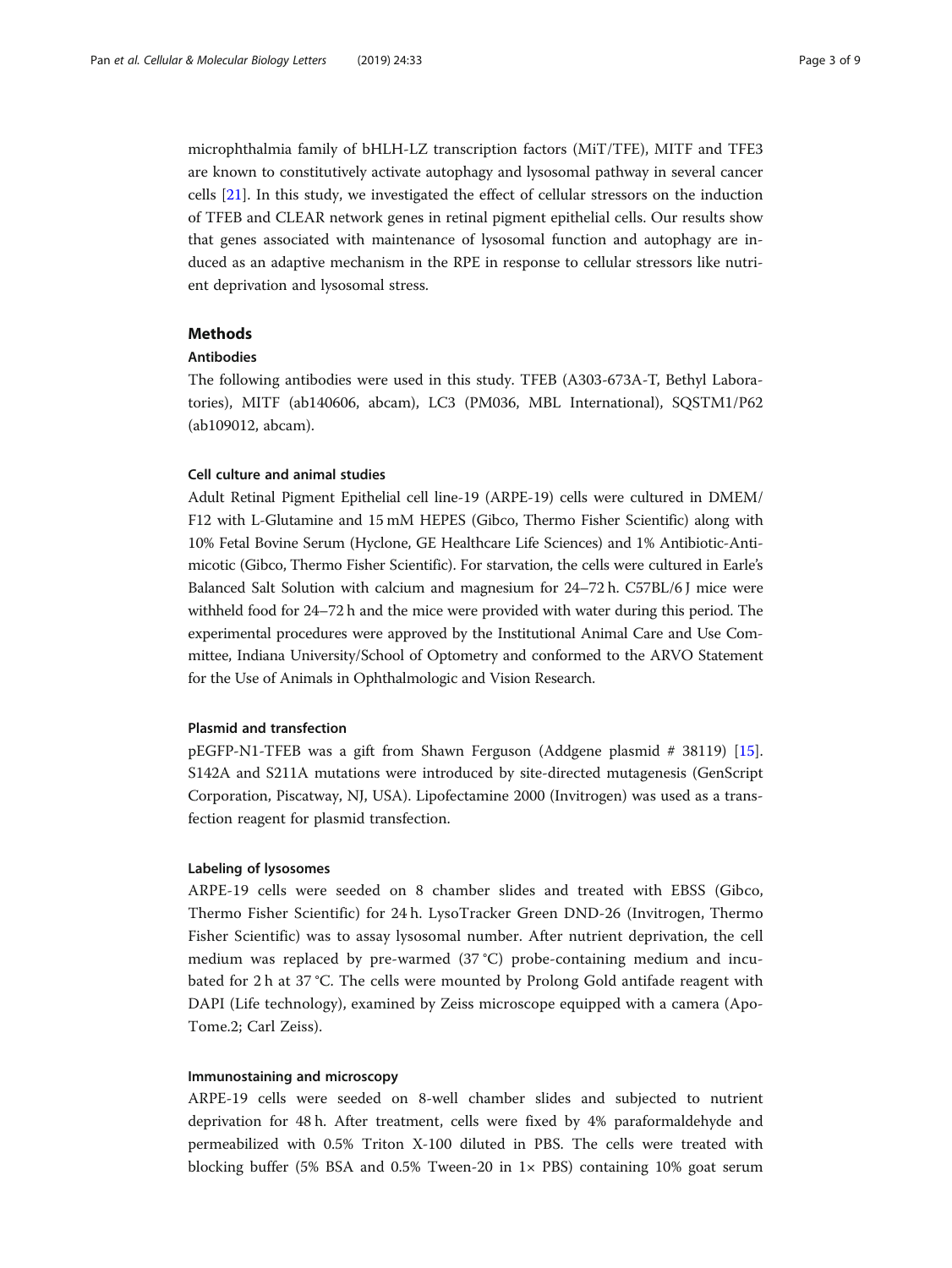(MP biomedicals.) LC3 (MBL International) antibodies were added and incubated overnight at 4 °C. Secondary antibody was added the following day and incubated for 1 h at room temperature. The slides were mounted by Prolong Gold antifade reagent with DAPI (Life technology) and imaged by Zeiss microscope (ApoTome.2; Carl Zeiss).

### Immunoblotting

ARPE-19 cells were seeded in 6-wells plates and then treated with EBSS (Gibco) for 24–72 h. Total cell lysates and RPE choroid extracts were subjected to immunoblotting with TFEB (1:1000) and MITF (1:200) antibodies.

### Quantitative real time-PCR

RNA was isolated from ARPE-19 cells by RNeasy Mini Kit (QIAGEN). 400 ng of RNA was converted to cDNA by RNA-to-cDNA Kit (Applied Biosystems). Real-time PCR was performed using SsoAdvanced™ SYBR® Green Supermix (Bio-Rad). mRNA expression was analyzed for the following genes using appropriate primers: Beclin 1 (BECN1), Lysosomal-associated membrane protein 1 (LAMP1), Cathepsin D (CTSD), Sequestosome 1/p62, N-sulfoglucosamine sulfohydrolase (SGSH), Mucolipin 1 (MCOLN1), ATPase H+ Transporting V0 Subunit A1 (ATP6V0A1), Microtubule-associated proteins 1A/1B light chain 3B (MAP1LC3B).

### Statistical analysis

All data are presented as mean  $\pm$  standard deviation. Two-tailed t test was used for analysis. \* p-value <0.05, \*\* p-value <0.01 is considered statistically significant.

### Results

### Induction of TFEB and associated transcriptional program in cells subjected to nutrient deprivation

Here, we investigated the expression of MITF, TFEB and mRNA levels of TFEB-regulated CLEAR network genes upon nutrient deprivation. Immunoblotting with TFEB antibody revealed increased cellular expression of TFEB in ARPE-19 cells subjected to prolonged periods of nutrient deprivation (24–72 h) (Fig. [1a\)](#page-4-0). Our results show that the expression of TFEB was significantly induced upon nutrient deprivation for 24 and 48 h respectively compared to control cells. We also observed an induction in the mRNA levels of TFEB in cells deprived of nutrients (data not shown). In addition to TFEB, we also investigated the expression of Microphthalmia-associated transcription factor (MITF), an important transcription factor known to play key roles in differentiation of RPE [[22](#page-8-0)]. MITF and TFEB are members of microphthalmia family of transcription factors (MiT). Recent evidence suggests that MITF family of transcription factors are involved in regulating lysosomal biogenesis by upregulating the transcription of several lysosomal genes [\[23](#page-8-0)]. Our results show that in cells subjected to starvation for prolonged periods of time (24–72 h) elevated expression of MITF was observed compared to the cells cultured with serum and amino acid supplemented media. We observed a significant increase in the expression of MITF in cells subjected to starvation for 24, 48 and 72 h respectively compared to control cells (Fig. [1a\)](#page-4-0). We also investigated the levels of TFEB in the RPE-choroid extracts from mice subjected to a 24–72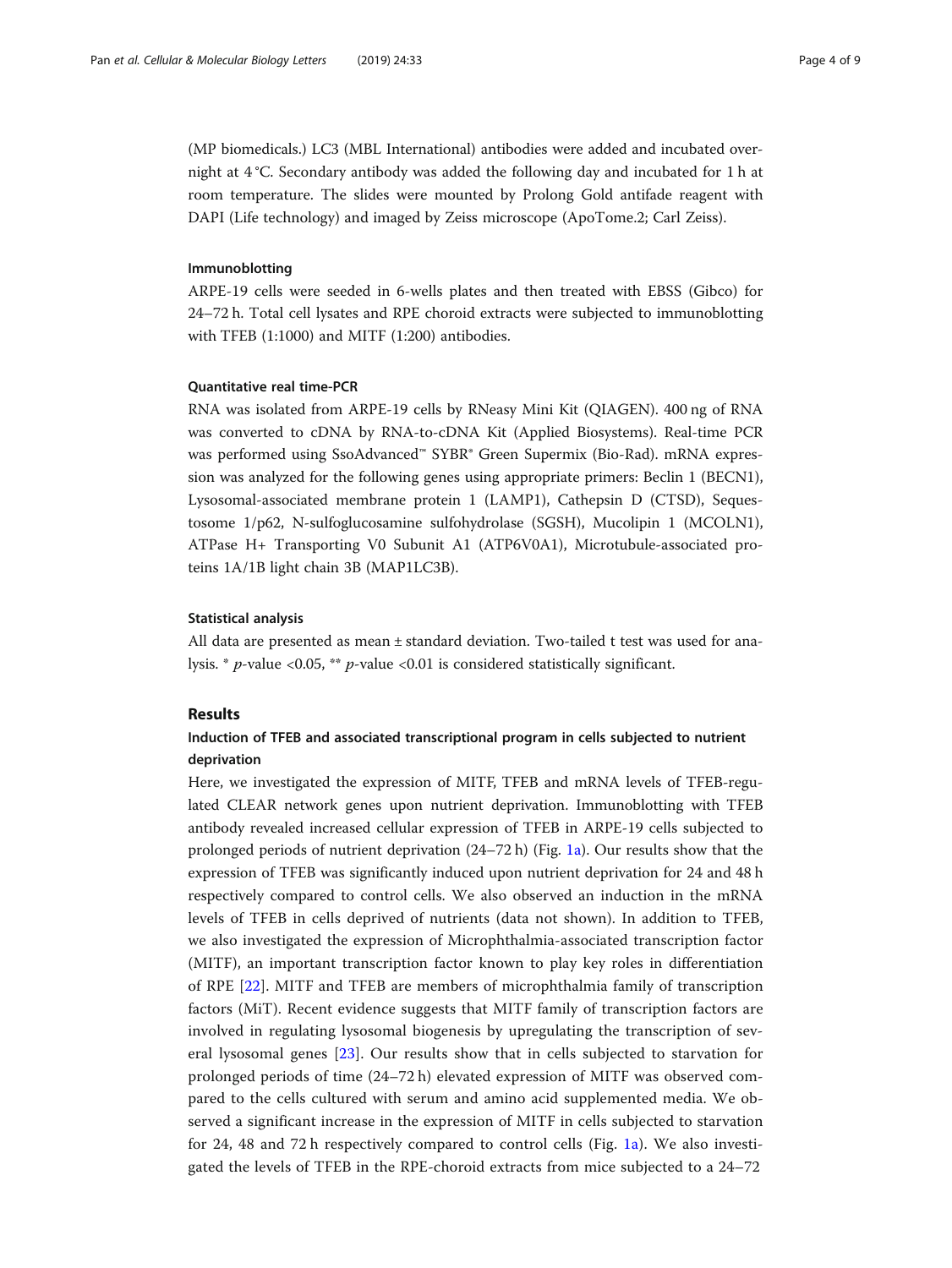<span id="page-4-0"></span>

h period of nutrient deprivation. Our results show an increase in the protein levels of TFEB in mice subjected to starvation stress compared to control mice (Fig. 1b). We also investigated the expression of a few critical genes important for lysosomal function and autophagy. Cathepsin D is expressed in the RPE and is important for the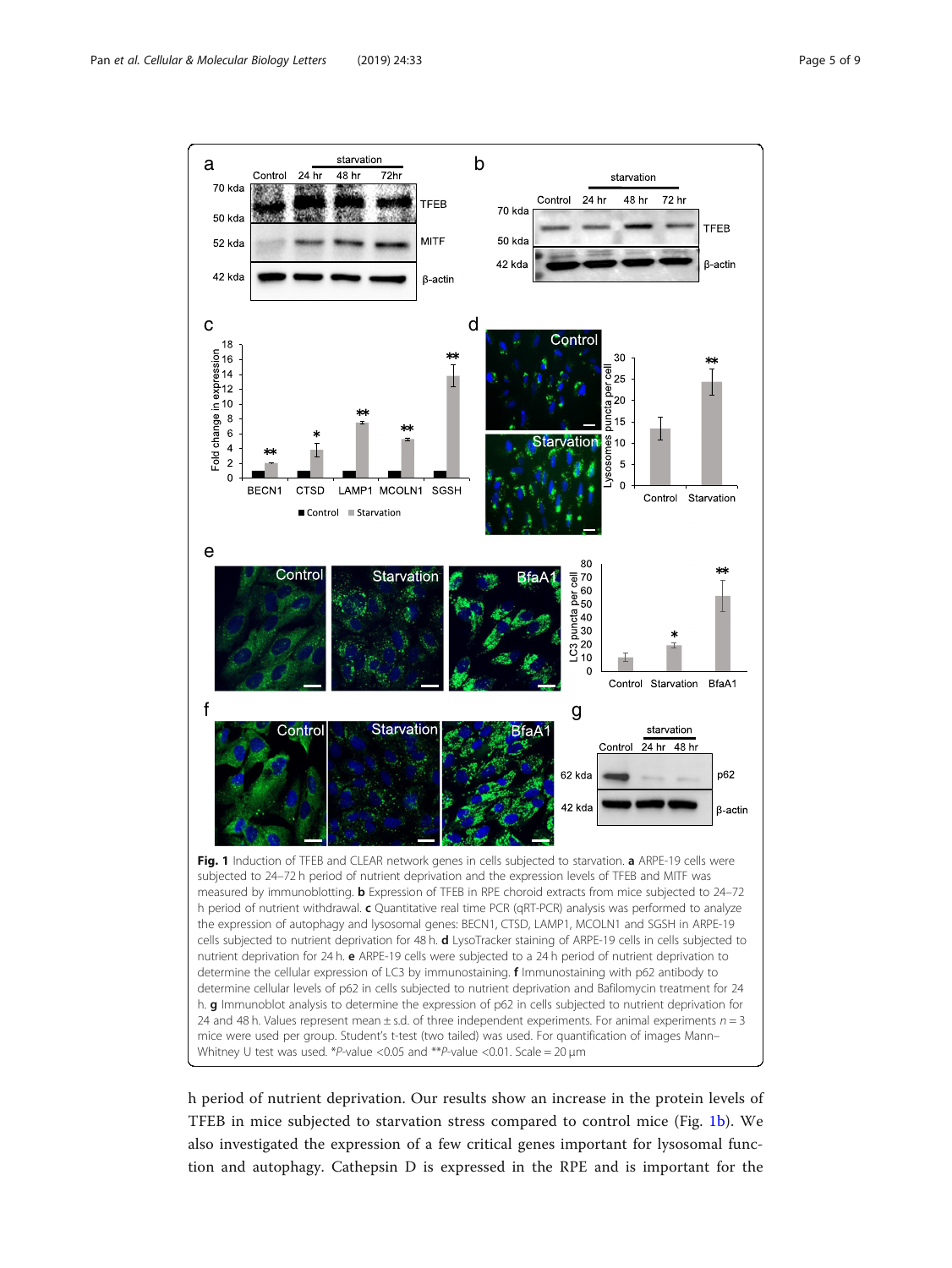degradation of photoreceptor outer segments [\[24](#page-8-0)]. Our results (Fig. [1c\)](#page-4-0) show that nutrient deprivation increases the transcription of cathepsin D in the RPE. LAMP-1 is responsible for the maintenance of lysosomal structural and functional integrity [\[25](#page-8-0)]. The expression of LAMP-1 was significantly induced in cells subjected to nutrient deprivation. We also observed an increase in the expression of MCOLN1, BECN1 and SGSH upon starvation (Fig. [1c\)](#page-4-0). Next, we investigated whether lysosomes were induced upon nutrient deprivation. The cells were loaded with LysoTracker dye to label the lysosomes. LysoTracker dyes are easily cell permeable and are retained in acidic organelles, allowing an assessment of lysosomal acidity. Cells subjected to 24 h of nutrient deprivation showed a significant increase in lysoTracker-staining compared to control cells (Fig. [1d](#page-4-0)). Next, we investigated the induction of autophagy upon nutrient deprivation. Immunostaining with LC3 antibody revealed a significant induction of LC3 puncta in cells subjected to nutrient deprivation compared to control cells. In cells cultured under normal conditions, LC3 was observed to be evenly distributed in the cytosol. In cells subjected to starvation, however, LC3 staining was observed to be punctate and localized in the perinuclear region. Quantification of LC3 puncta using ImageJ software showed a significant increase in LC3 puncta in starved cells compared to control cells. Accumulated LC3 puncta was observed in cells treated with the lysosomal disrupting agent, Bafilomycin A1 (Fig. [1e\)](#page-4-0). We also investigated the expression of p62, also called Sequestosome-1, which is involved in targeting substrates to the autophagy pathway. Immunostaining studies indicated a distribution of p62-positive puncta around the nucleus in cells subjected to nutrient deprivation for 24 h compared to cells cultured under normal conditions. Intense accumulation of P62 puncta was observed in cells treated with the lysosomal inhibitor, Bafilomycin A1 (Fig. [1f](#page-4-0)). Immunoblot analysis revealed a decrease in p62 levels in cells subjected to nutrient deprivation (Fig.  $1g$ ).

## Transcriptional induction of TFEB and CLEAR network genes in cells subjected to treatment with ammonium chloride

Lysosomes play a crucial role in the maintenance of cellular homeostasis and disruption of lysosomal function results in impaired clearance of cellular material [\[8](#page-8-0)]. We tested whether TFEB-regulated transcriptional network is induced in cells with lysosomal impairment. We investigated the effect of TFEB and its downstream targets upon disrupting lysosomal function by treatment with ammonium chloride. qRT-PCR analysis revealed that treatment with ammonium chloride (5 mM for 72 h) induced the expression of TFEB (Fig. [2a](#page-6-0)) followed by a concomitant induction in the expression of both autophagy (BECN1 and p62) and lysosomal genes (LAMP1 and ATP6V0A1) in the CLEAR network (Fig. [2b\)](#page-6-0). In addition, we investigated if overexpression of a constitutively active mutant of TFEB (S142A; S211A) induces autophagy and lysosomal genes in the RPE. Transfection of ARPE-19 cells with TFEB constitutively active mutant, TFEB S142A; S211A showed an increase in the expression of TFEB transcripts compared to cells transfected with vector control (Fig. [2c\)](#page-6-0) followed by a concomitant induction in the expression of TFEB-regulated lysosomal (ATP6V0A1, MCOLN1, CTSD, LAMP1) and autophagy (BECN1, p62, MAP1LC3B) genes compared to vector control transfected cells (Fig. [2d\)](#page-6-0).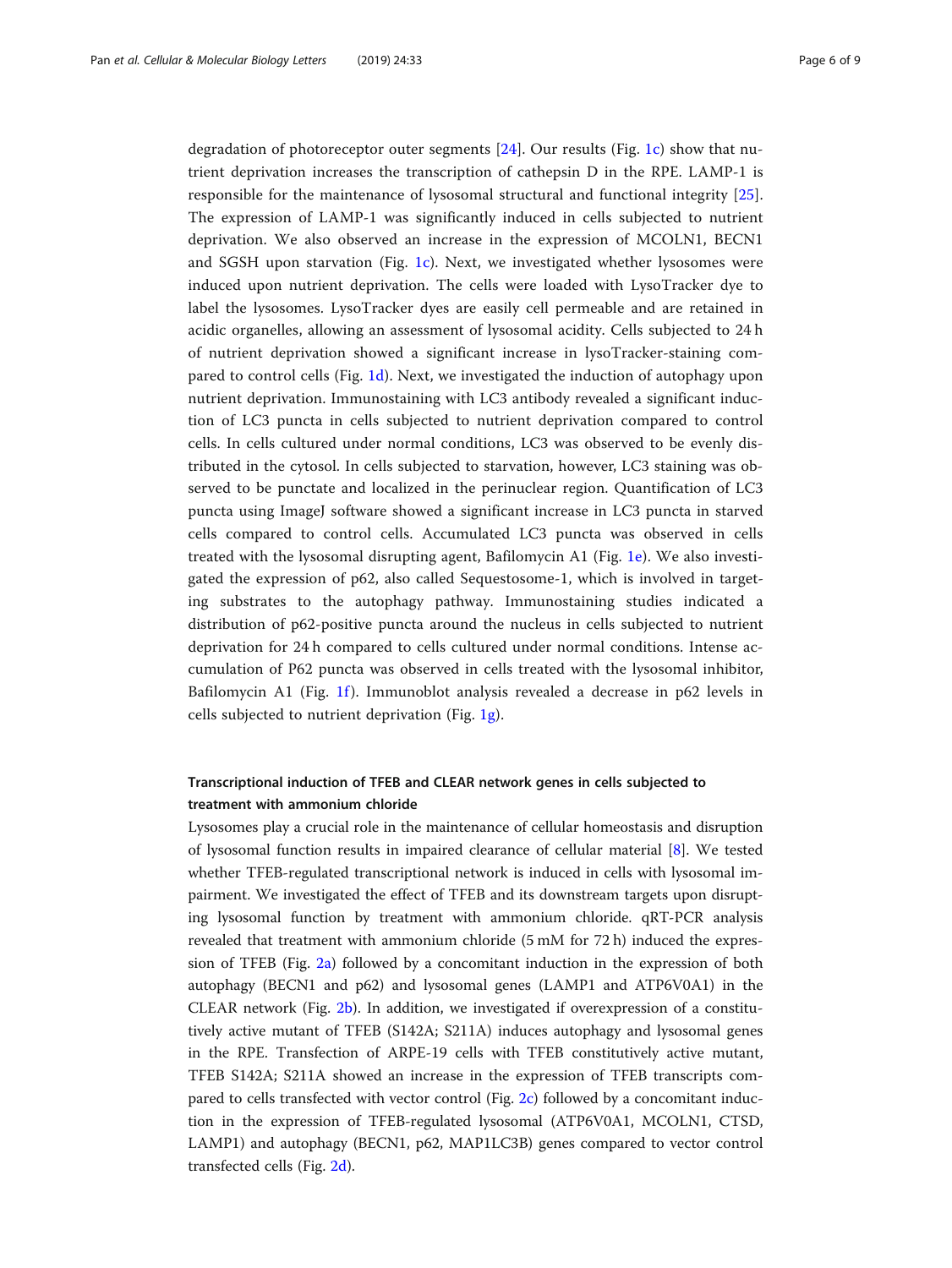<span id="page-6-0"></span>

cells treated with ammonium chloride. **b** The expression of autophagy and lysosomal genes: ATP6V0A1, BECN1, LAMP1 and p62was analyzed by qRT-PCR in cells treated with ammonium chloride. c ARPE-19 cells were transfected with a constitutively active mutant of TFEB (S142A; S211A) and the cellular levels of TFEB transcripts was analyzed by qRT-PCR. d qRT-PCR analysis of the expression of lysosomal (LAMP-1, CTSD, MCOLN1 and ATP6V0A1) and autophagy genes (BECN1, MAP1LC3B and p62) upon overexpression of constitutively active TFEB in ARPE-19 cells. Values represent mean ± s.d. of three independent experiments. Student's t-test (two tailed) was used for analysis \*P-value <0.05; \*\*P-value <0.01

### **Discussion**

In the present study, we investigated the role of TFEB-regulated genes during cellular response to nutrient deprivation and lysosomal stress. Our results show that the transcription of TFEB-regulated lysosomal and autophagy genes is significantly induced when cells were deprived of nutrients for a prolonged periods of time and subjected to lysosomal stress. In addition to an induction of TFEB-regulated genes, we also observed an increase in the endogenous expression of both TFEB and MITF during prolonged periods of starvation in both ARPE-19 cells and RPE-choroid extracts. Furthermore, overexpression of constitutively active TFEB induces transcription of CLEAR network genes in ARPE-19 cells.

Recent studies have established that lysosomes play a major role in sensing nutrient status of the cell and thereby coordinating cellular processes [[26,](#page-8-0) [27\]](#page-8-0). Under conditions of nutrient deprivation, lysosomes process cellular material from the autophagy pathway, and induction of lysosomal function in these conditions facilitates efficient clearance of autophagy substrates [\[8](#page-8-0)]. Induction of autophagy also functions as a protective mechanism in response to nutrient deprivation [\[8](#page-8-0)]. Co-ordinated induction of lysosomal function and autophagy pathway facilitates cell survival under stress. Previous studies have shown that starvation triggers the release of lysosomal  $Ca^{2+}$ , which activates calcinuerin, a  $Ca^{2+}$ -dependent phosphatase that dephosphorylates and promotes nuclear translocation of TFEB [[17\]](#page-8-0). MCOLN1 is a major  $Ca<sup>2+</sup>$  channel in the lysosomes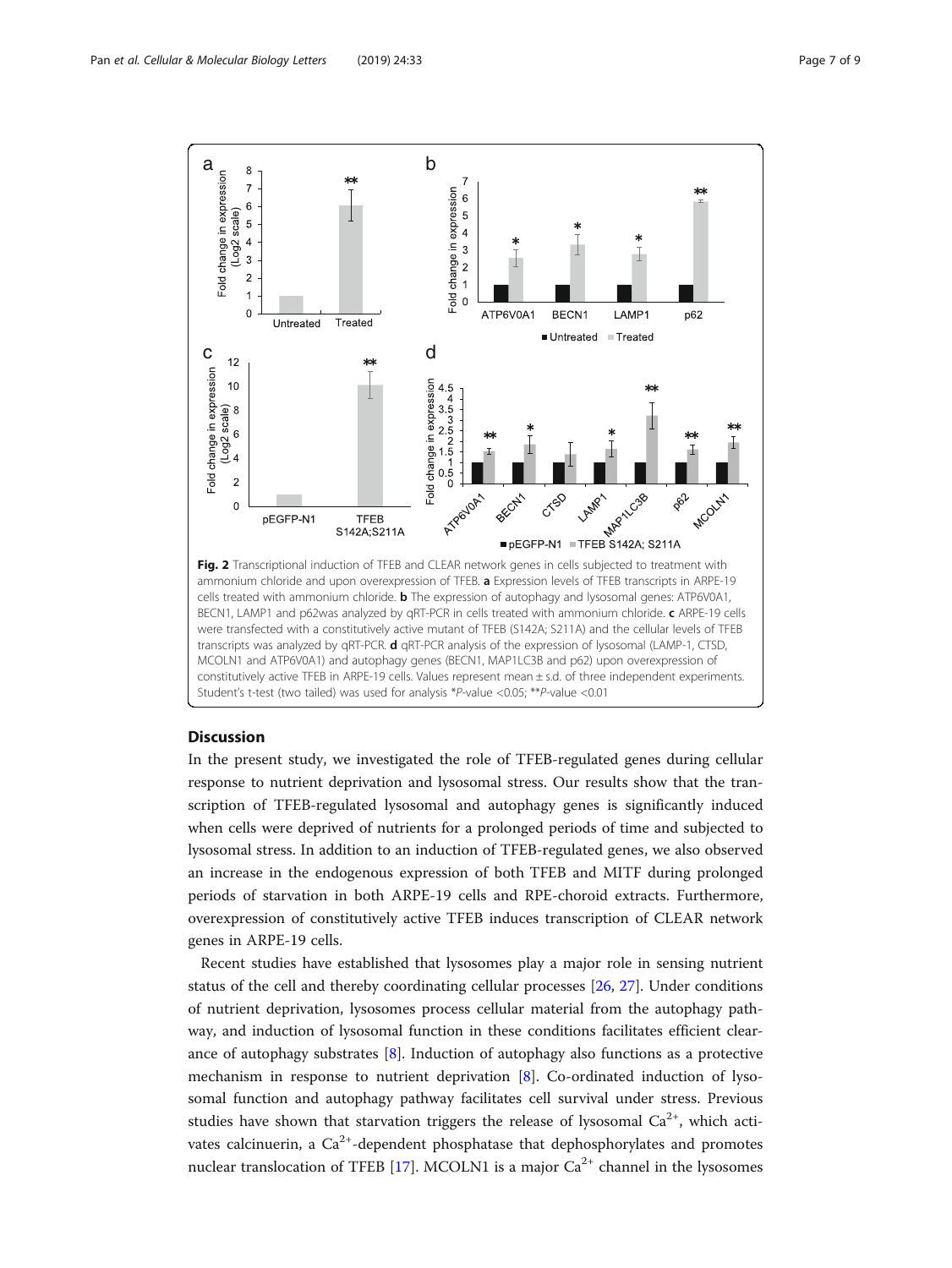that is responsible for the release of  $Ca^{2+}$  under conditions of nutrient deprivation [[28](#page-8-0)]. Our data shows that prolonged exposure to nutrient deprivation results in transcriptional induction of MCOLN1 in the RPE.

Under conditions of nutrient stress, TFEB translocates to the nucleus to facilitate coordinated induction of lysosomal and autophagy genes in the CLEAR network [\[29](#page-8-0)]. In the present study, we show transcriptional induction of TFEB-regulated genes belonging to lysosomal and autophagy pathway in response to nutrient deprivation. Interestingly, our work also shows that inhibition of lysosomal function in response to treatment with ammonium chloride induces the expression of TFEB and some of the TFEB-regulated genes. Ammonium chloride, a widely accepted lysosomotropic agent accumulates in the lysosomes in a protonated form and increases lysosomal pH [[30](#page-8-0)]. Studies have also suggested that ammonium chloride is known to inhibit the fusion of phagosomes with lysosomes and is also known to directly affect the completion of the autophagy pathway [[31\]](#page-8-0). Previous studies have also shown activation of TFEB in the presence of lysosomal stress caused by lysosomotropic agents [[32,](#page-8-0) [33](#page-8-0)]. Taken together, our results suggest that both nutrient deprivation and lysosomal stress induces TFEB-regulation transcriptional network in the RPE.

### Conclusion

Our results also show that nutrient deprivation induces protein levels of TFEB and MITF in RPE cells, suggesting that TFEB auto-regulates its own expression in conditions of cellular stress. Transcriptional activation of a few TFEB-regulated CLEAR network genes was observed in cells subjected to nutrient deprivation and also in cells treated with ammonium chloride. Overexpression of constitutively active form of TFEB also induces some of the TFEB-regulated CLEAR network genes. In conclusion, our results provide evidence supporting the role of TFEB as an important regulator of cellular homeostasis in response to nutrient deprivation and lysosomal stress.

#### Abbreviations

ARPE-19: Adult Retinal Pigment Epithelial cell line-19; ATP6V0A1: ATPase H+ Transporting V0 Subunit A1; BECN1: Beclin 1; CLEAR: Coordinated Lysosomal Expression and Regulation; CTSD: Cathepsin D; LAMP1: Lysosomal-associated membrane protein 1; LC3: Microtubule-associated proteins 1A/1B light chain 3B; MCOLN1: Mucolipin 1; MITF: Microphthalmia-Associated Transcription Factor; mTORC1: mechanistic target of Rapamycin complex 1; RPE: Retinal pigment epithelium; SGSH: N-sulfoglucosamine sulfohydrolase; SQSTM1: Sequestosome 1; TFEB: Transcription factor EB

### Availability of data and materials

The materials used in this study and data are available from the corresponding author upon reasonable request.

### Authors' contributions

MV conceived the project and wrote the manuscript. HYP and AHA performed experiments. All authors read and approved the final manuscript.

#### Ethics approval and consent to participate

Not applicable.

### Consent for publication

Not applicable.

### Competing interests

The authors declare that they have no competing interests.

### Publisher's Note

Springer Nature remains neutral with regard to jurisdictional claims in published maps and institutional affiliations.